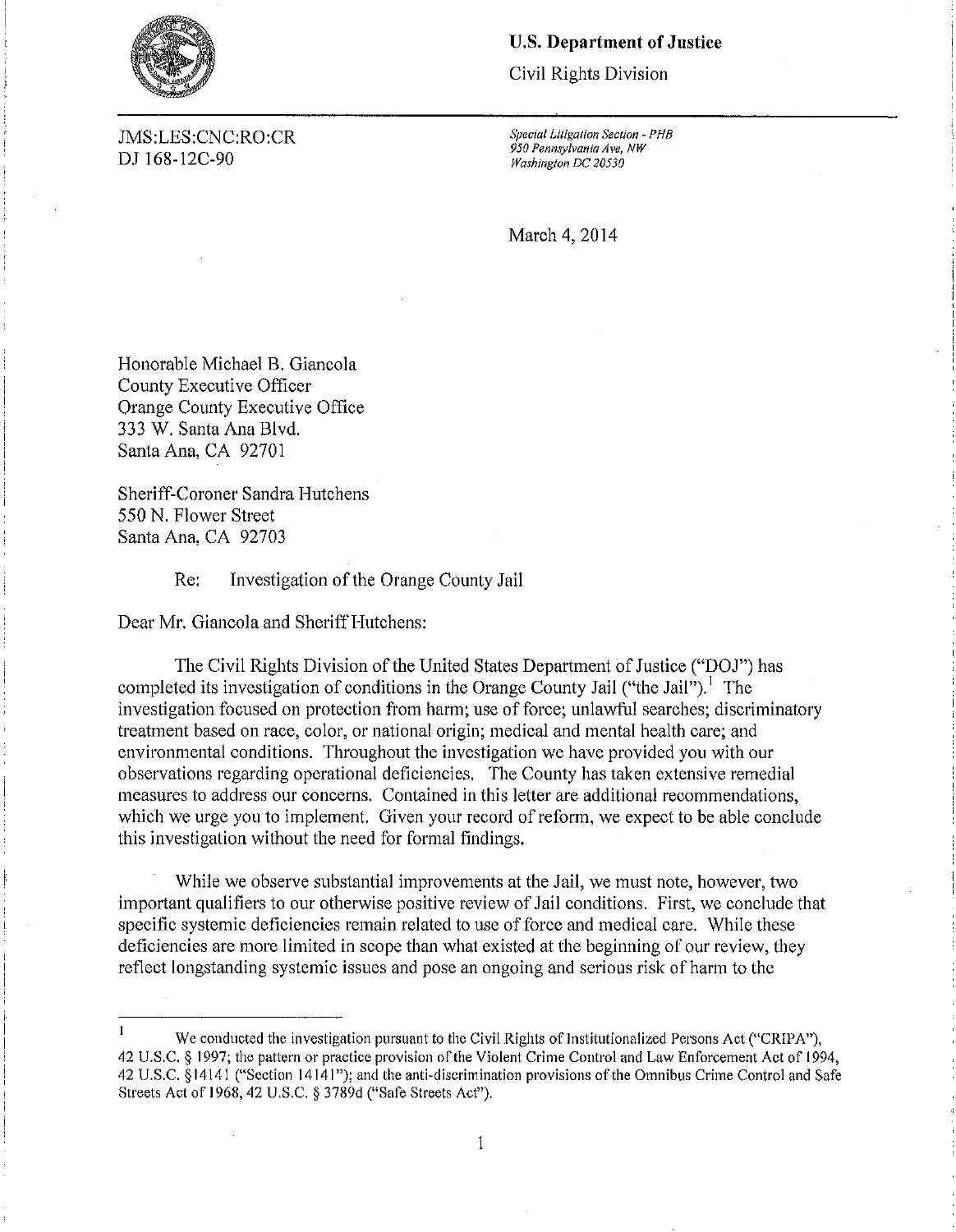prisoners. 2 We discuss these deficiencies in detail below, together with recommended remedial measures to address them. Second, some improvements at the Jail are not yet fully institutionalized. This is especially true in regards to some of the more difficult issues such as staffing and overcrowding. Should the state's prison re-alignment, Jail budget problems, or other factors of similar scope alter conditions at the Jail, past improvements could easily disappear. Accordingly, we are prepared to conduct a limited assessment within six months to determine whether continued improvements have been made to ameliorate remaining deficiencies. If the County can demonstrate that it has implemented sufficient remedial measures, we expect to formally close this matter.

### I. SUMMARY OF FACTUAL CONCLUSIONS

The Jail is a very different facility today than it was when we first notified the County about our investigation. During our initial round of inspections, we reported a number of serious deficiencies during our exit interviews. Our December 2012 letter to the County summarized some of the most problematic issues including – excessive use of force, inadequate mental health care, and unlawful racial segregation. Since we began our investigation, several developments have occurred, including significant leadership changes at the Sheriff's Department and a state-wide prison re-alignment which has shifted a significant number of state prisoners to county jails. Despite such developments, it is apparent from our most recent tour that Jail officials have been working to address many of the worst deficiencies during the pendency of this investigation. Our most recent round of inspections revealed a much improved facility.

Despite the significant improvements, we have identified the following six areas of concern that require further remediation to ensure reasonable safety and access to necessary healthcare, consistent with prisoners' federally-protected rights:

- The continued use of "carotid control holds" poses an unreasonable risk of serious  $\bullet$ harm to prisoners.
- The Jail lacks adequate weapon controls required to minimize the risk of excessive use of force.
- Staffing and housing configuration issues result in poor supervision of certain general population and special needs units.
- $\mathbf{C}^{\dagger}$ The current intake process does not provide sufficient privacy protection to ensure that initial medical screenings and assessments are accurate and complete.
- Existing medical policies lack clinical guidelines and components required to meet the needs of prisoners with serious chronic disease.
- A limited array of mental health treatment and housing options results in over-reliance on unsafe segregation cells and more restrictive interventions.

To address the risks posed by these deficiencies, we recommend that the Jail take additional steps to avoid violating the Fourteenth Amendment's due process protections for pre-trial detainees, as well as the Eighth Amendment's protections for those convicted of a

This letter mostly references only the more recent incidents and facts reviewed during our 2013 tour. This letter does note, however, older incidents and facts as context. These related incidents and facts illustrate why we **remain concerned about persistent deficiencies.**  2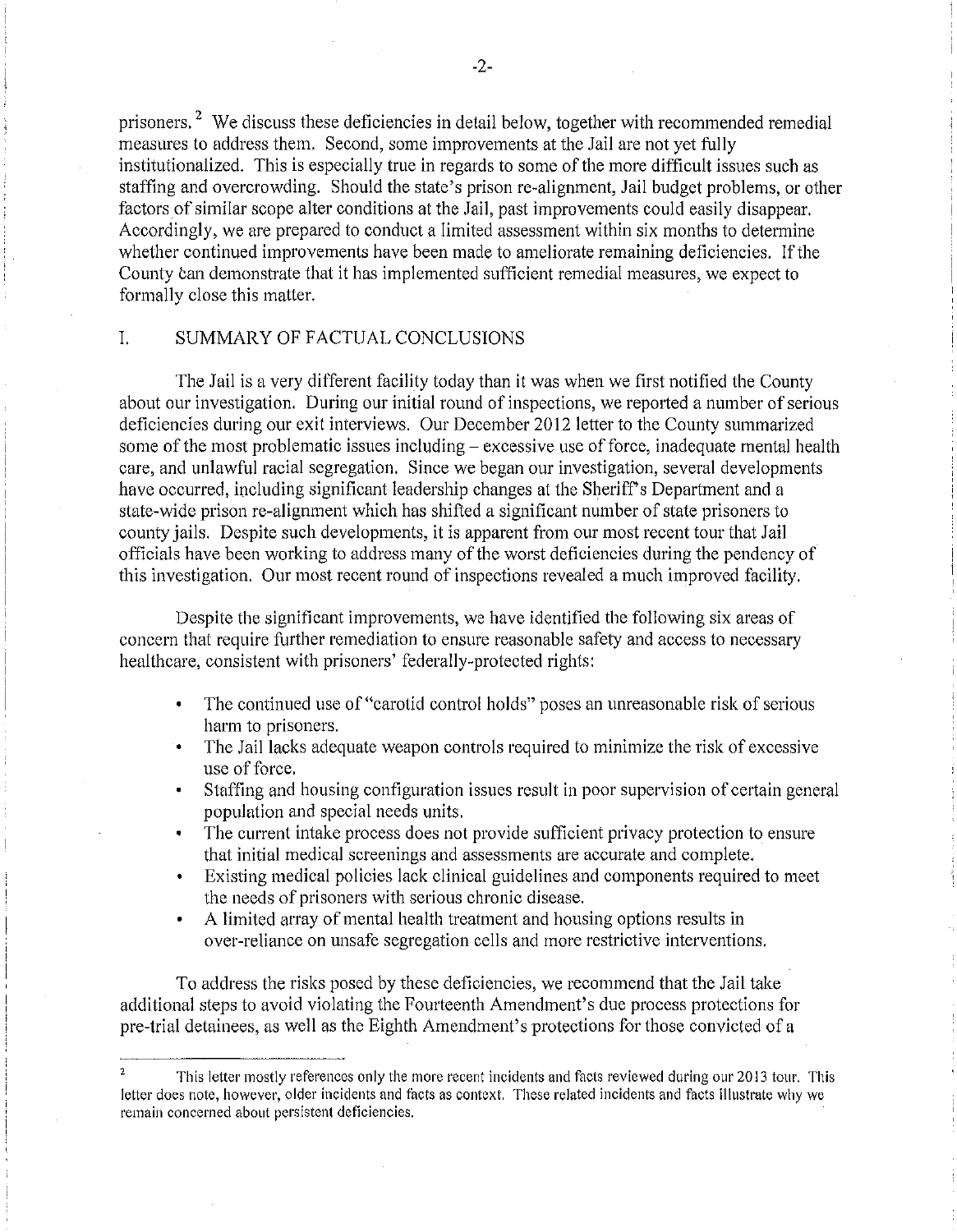criminal offense. These Amendments prohibit jail officials from imposing conditions of confinement that pose a substantial risk of serious harm to prisoners. Farmer v. Brennan, 511 U.S. 825, 832-834 (1994). To address such risk, the Constitution obligates officials to take reasonable measures to ensure the safety of prisoners, and to satisfy prisoners' basic needs, including their needs for medical and mental health care. Farmer, 511 U.S. at 832-834; Estelle v. Gamble, 429 U.S. 97, 103-05 (1976); Gibson v. County of Washoe, Nev., 290 F.3d 1175, 1187-1188 (9th Cir. 2002). The Constitution also prohibits the use of excessive force, allowing Jail officials to use force only to the extent reasonably required to maintain discipline and security. See Clement v. Gomez, 298 F.3d 898, 903 (9th Cir. 2002); Bryan v. MacPherson, 630 F.3d 805, 810 (9th Cir. 2010) (applying use of force standard to Tasers). Finally, the Constitution prohibits "invidious discrimination" through racial segregation, and requires strict scrutiny of race-based policies and practices. Johnson v. California, 543 U.S. 499 (2005)? While we have not made findings of systemic constitutional violations at this time, a continued failure to correct known, serious deficiencies may demonstrate the type of deliberate indifference prohibited by the Constitution. Farmer, 511 U.S. at 835-845. By issuing this letter, we hope to ensure the correction of any remaining deficiencies, which will serve both to protect prisoners from the risk of harm and as a basis for releasing the County from this investigation's purview.

# II. INVESTIGATION

To complete this investigation, we conducted a series of inspections, with the most recent occurring from April 23-26, 2013. To assist with our inspections, we retained expert consultants in the fields of penology, correctional medicine, and correctional mental health. Our consultants inspected Jail facilities, reviewed documents, and interviewed both staff and prisoners. As during previous inspections, we made our consultants available for an exit interview, during which our consultants took questions and provided preliminary recommendations. Since our last tour, we have also examined additional documents and considered the County's written response to issues raised during our most recent inspection.

# III. FACTUAL CONCLUSIONS

In providing the factual conclusions and technical assistance recommendations detailed in this letter, we have considered the County's remedial efforts, the persistence of any deficiencies, generally accepted standards, and the risks posed if no additional corrective action is taken. Given the totality of circumstances, we have identified six areas of concern.

#### A. Use of Force

The County continues to utilize policies and practices that implicate the Constitution's prohibition against the use of excessive force on prisoners. The Eighth Amendment's proscription against "cruel and unusual punishment" protects prisoners from use of excessive

 $\overline{\mathbf{3}}$ Although racial segregation was a concern on past tours, the County appears to have changed housing and classification policies sufficiently to address the concern. We therefore do not formally lind that the County violated the rights of prisoners in this regard. The County should continue, however, refining and updating its housing and classification policies to ensure that they me fully consistent with federal standards. Johnson v. California, 543 U.S. 499 (2005).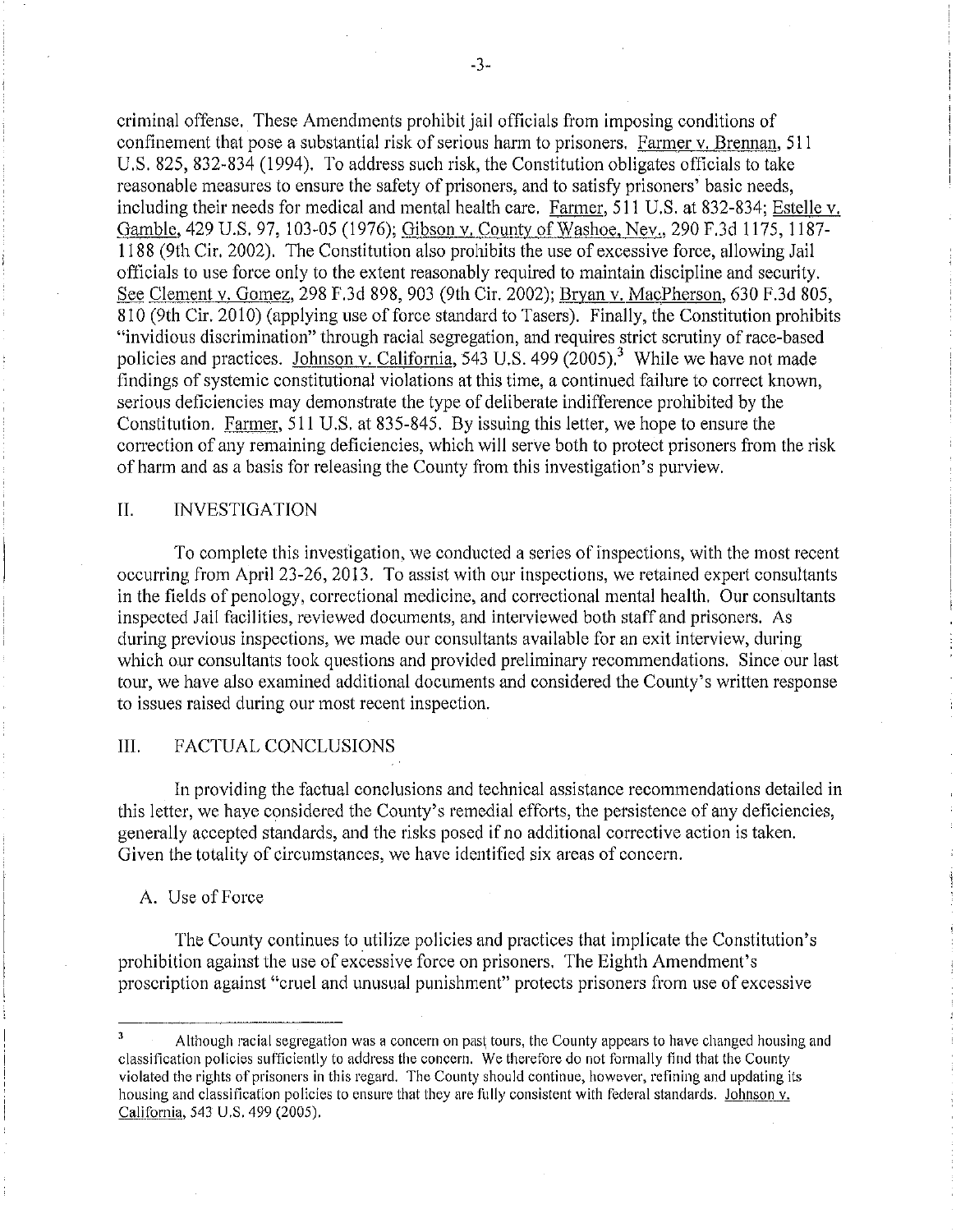force. Hudson v. McMillian, 503 U.S. 1, 5-7 (1992). Courts may examine a variety of factors in determining whether the force used was excessive, including: (I) the extent of injury suffered by an inmate; (2) the need for the application of force; (3) the relationship between the need for force and the amount of force applied; (4) the threat, if any, reasonably perceived by responsible corrections officers; and (5) any efforts made to temper the severity of a forceful response. Hudson, 503 U.S. at 7-8; see Covington v. Fairman, 123 F. App'x 738, 740 (9th Cir. 2004) (finding that cell extraction teams' beating of prisoner "was out of proportion to the officers' legitimate need to end a nonviolent 'boarding up' incident"); Michenfelder v. Sumner, 860 F.2d 328,336 (9th Cir. 1988) (noting that "[a] legitimate prison policy of carrying Tasers to enforce discipline and security would not warrant their use when unnecessary or 'for the sole purpose of punishment or the infliction of pain"') (quoting Soto v. Dickey, 744 F.2d 1260, 1270 (7th Cir. 1984». The Due Process Clause of the Fourteenth Amendment affords pre-trial detainees at least the same, if not a higher, level of protection from use of force as the Eighth Amendment. See Redman v. County of San Diego, 942 F.2d 1435, 1440-41 ("Due Process clause protects a pretrial detainee from the use of excessive force that amounts to punishment.") (quoting Graham v. Connor, 490 U.S. 386 (1989)). In determining whether a jurisdiction has breached its constitutional duty, the Ninth Circuit examines whether the jurisdiction's officials have displayed "deliberate indifference." See Frost v. Agnos,  $152$  F.3d  $1124$ ,  $1128$  (9th Cir. 1998) (quoting Wilson v. Seiter, 501 U.S. 294, 304 (1991) (internal citations omitted)). Force need not result in a serious injury to be unconstitutional when it is otherwise excessive. See Wilkins v. Gaddy, 559 U.S. 34, 37 (2010); Schwenk v. Hartford, 204 F.3d 1187, 1196 (9th Cir. 2000) (holding "no lasting physical injury is necessary" to establish a constitutional violation).

In regards to our concerns regarding excessive force at the Jail, we wish to expressly acknowledge that the County has significantly improved use of force practices over the course of our review. The County has improved use of force investigations, made important changes to use of force policies, and increased staff supervision to reduce the use of excessive force. Such improvements have made a noticeable impact on actual use of force in the Jail. However, two significant problems remain  $-1$ ) policies permit the use of carotid control holds against prisoners who are not posing a significant risk of serious injury or death; and 2) the County has not adopted adequate administrative safeguards on the use of force. As discussed in more detail below, these deficiencies are of continuing concern because of the seriousness of the potential risks and Jail history.

First, at the time of our inspection, Jail policies continued to allow the use of carotid control holds in inappropriate circumstances. In our view, the Jail is permitting a dangerous practice in circumstances where the type of force used is likely to be excessive and not commensurate to the need. See Covington, 123 F. App'x 740; see also Agster v. Maricopa County Sheriff's Office, 144 F. App'x 594, 596 (9th Cir. 2005) (finding detainee's "lack of cooperation was no justification for the application of force which was foreseeably dangerous to his life and in fact was fatal," where officers restrained detainee to the point of positional asphyxia). Carotid control holds result in pressure to the carotid artery, which can result in cardiac arrest and death. The risk of fatal results means that the technique should only be used in limited circumstances, when someone is at imminent risk of serious bodily harm or death. At the time of our tour, the Jail had not restricted carotid hold use to such very limited circumstances.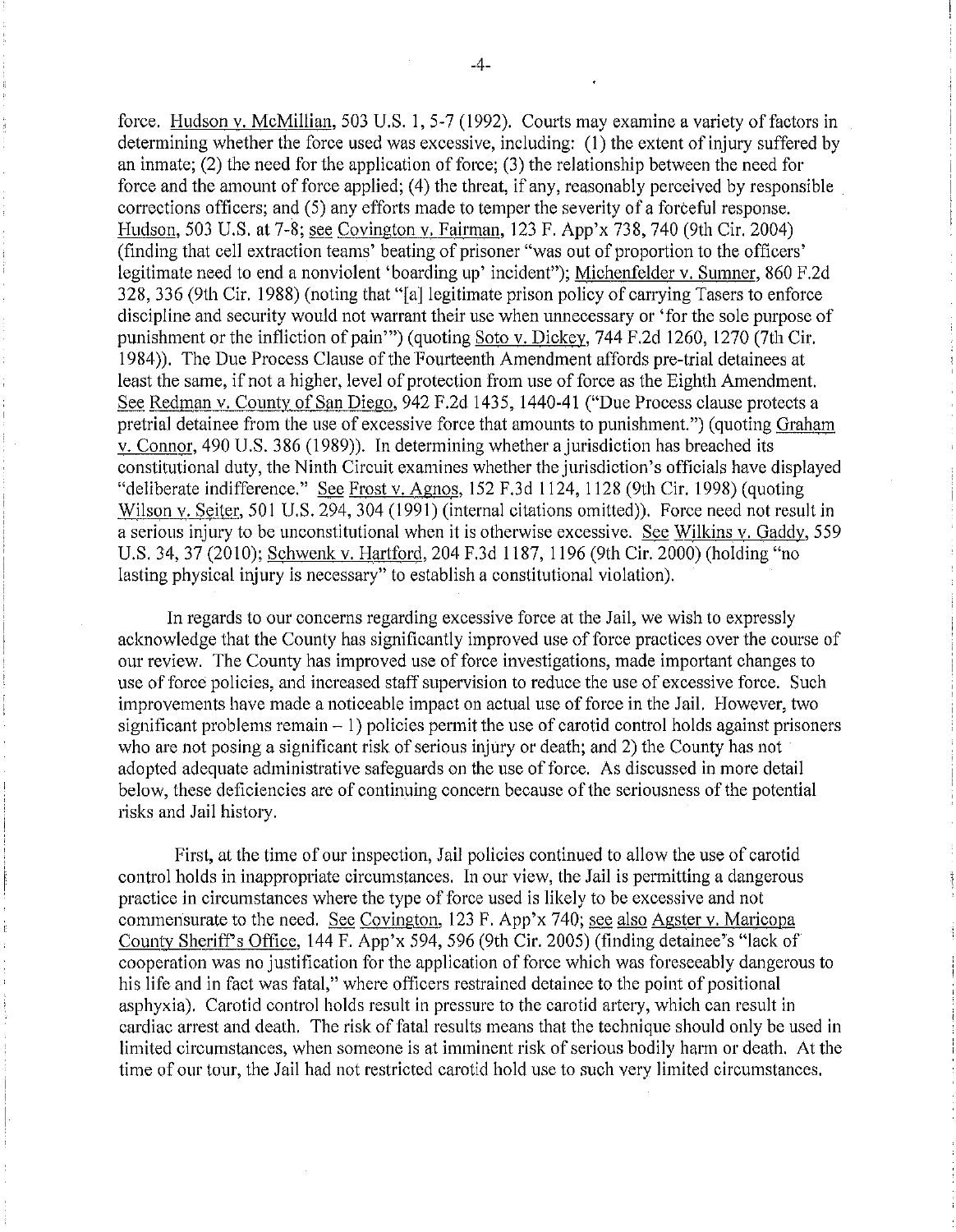We discussed this issue with Jail administrators during a joint review of a recent use of force incident. During the incident, mUltiple staff applied force on a single prisoner who had been exhibiting fairly common disruptive behavior. When staff responded to the disruption, their use of force included application of a carotid hold. The prisoner appeared to go into cardiac arrest as a result, and staff then had to call for medical assistance. The staff used an automated external defibrillator ("AED") on the prisoner. Fortunately, the prisoner recovered consciousness, but the incident illustrates, at minimum, how serious a carotid hold can be.<sup>4</sup> Supervisory staff should also carefully consider whether this level of force was appropriate in light of the circumstances.

Given the other options available to them, staff should rarely, if ever, use carotid holds in ajail setting. Indeed, many jurisdictions entirely prohibit their use. We recommend that at minimum, Jail policies and training should consistently reflect that carotid holds are a step less dangerous than lethal force. The technique should be considered more dangerous than other prisoner control methods.<sup>5</sup>

Second, we also conclude that the County has not fully implemented all of the more general policy changes required to prevent inappropriate use of force. In determining whether a jurisdiction is deliberately indifferent to a practice which poses a serious risk of harm, courts will consider whether the party took steps to prevent the harm. Frost,  $152$  F.3d at  $1128-1129$ . A supervisor may be held constitutionally liable "for his own culpable action or inaction in the training, supervision, or control of his subordinates" and "his acquiescence in [aJ constitutional deprivation." Watkins v, City of Oakland,  $145$  F.3d  $1087$ ,  $1093$  (9th Cir.1998) (internal quotations omitted). While much improved, the Jail's use of force policies and practices still do not include certain important administrative safeguards.<sup>6</sup> This general deficiency exists at two stages - the pre-deployment of force and the post-deployment review. Pre-deployment, the Jail allows staff to access and use an array of devices, including pepper guns and electronic control weapons ("ECWs" commonly referred to as Tasers, a manufacturer of the weapon), without safeguards such as supervisor control over weapons, individualized weapon check-out procedures, and inventory controls.

Post-deployment, the Jail does not ensure that the use of force reviews include certain information that is necessary to determine the severity of force used. For instance, when deputies use ECWs, the number of times they each discharge the ECW is a significant reporting element. While using an ECW may initially be appropriate, repeated applications after a

There is some question whether the prisoner actually required an AED. The problem with carotid holds is that such higher risk cvents are an inherent consequence of aJlowing their use.

<sup>5</sup> After our inspection, Jail officials advised that they have rewritten the policy. We have not received a copy of the new policy and cannot confirm implementation. The status of this matter iJlustrates why we have adopted the format used for this letter. On the one hand, the County's practice is troubling, and left unaddressed, would reflect deliberate indifference to a serious deficiency. On the other hand, the County has informally committed to correcting thc problem, and in the past, has demonstratcd good faith in implementing similar policy changes. We cannot find that this deficiency is harmlcss. Howevcr, assuming the County has made changes as we request, we anticipate prompt resolution of this issuc.

Our view regarding such safeguards is consistent with the recommendations adopted by other law enforcement agencies. See 2011 Electronic Weapon Control Guidelines (March 2011) (joint project of the Police Executive Research Forum and the DOJ Office of Community Oriented Policing Services).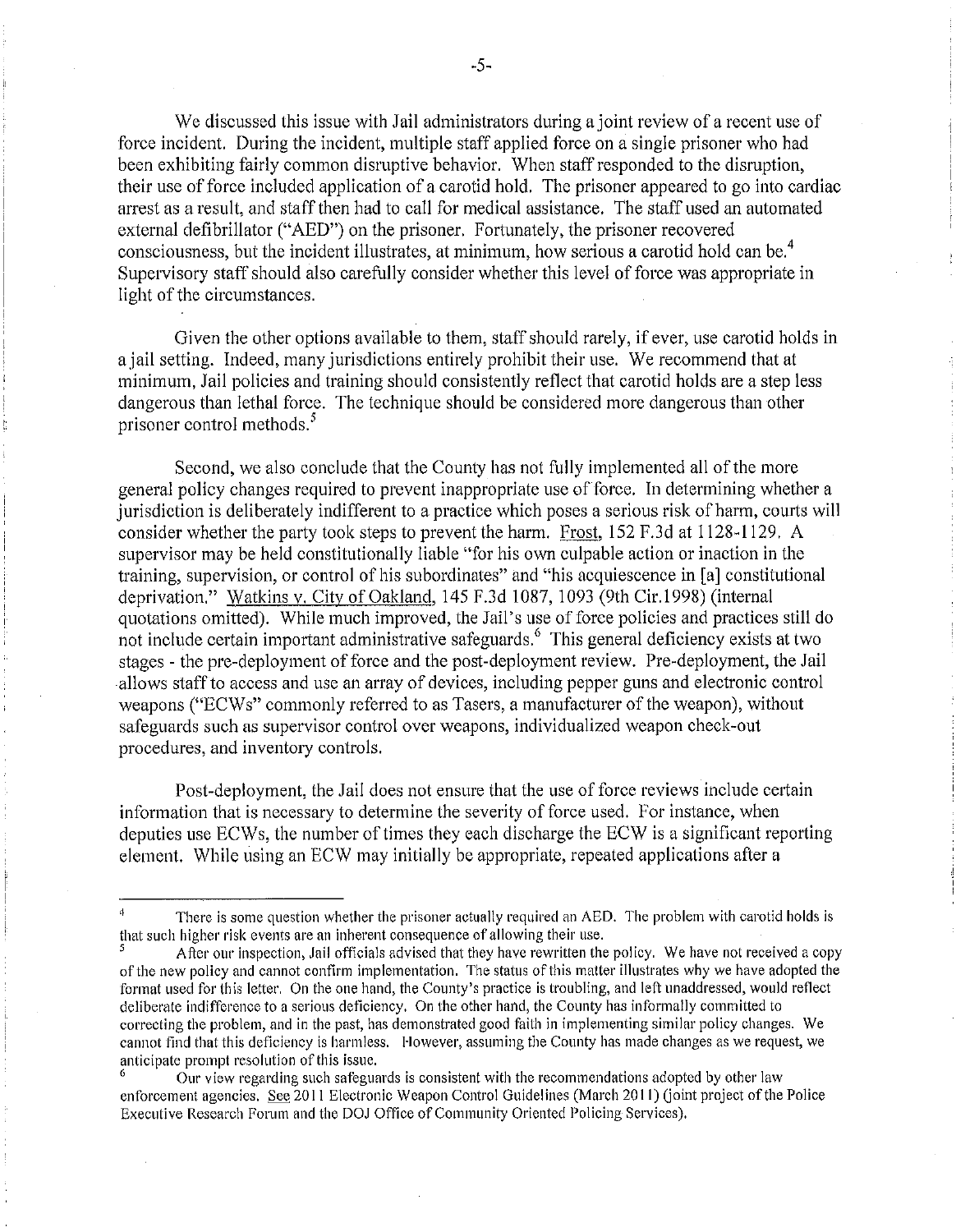prisoner has been restrained may not be. So, such data should always be included in use of force reports. Similarly, use of force reviews should regularly incorporate at least a short summary from medical staff regarding their post-incident exam of the prisoner. This type of information is an important check and balance, and protects both deputies and prisoners. The medical summary allows supervisors to gauge the severity of force without relying only on security staff and prisoner reports. It also provides better data for investigators.

In concluding that such safeguards are required for safe operations, we believe it is useful to consider the Jail's history. Before the County implemented a number of improvements to use of force policies, the Jail had an unfortunate reputation for use of excessive force. Earlier in our investigation, we found numerous examples of prisoner harm from use of excessive force. The Jail's internal records documented many of the details, putting administrators on notice of troubling practices. For instance, staff used to regularly discharge ECWs repeatedly on prisoners who were handcuffed or otherwise restrained. Staff fired pepper guns in confined spaces. Staff used force on prisoners with mental illness, when less restrictive and less dangerous alternatives existed. In one particularly serious 2008 example, a communication problem between medical and security staff resulted in the maiming of a prisoner with mental illness. Although both security staff and a medical technician believed the prisoner was no threat to himself or others, other staff apparently directed that they transfer the prisoner to a so-called safety cell. The cell extraction triggered a violent response, and security staff then responded with multiple uses of force. All told, during this one incident, staff used an ECW, pepper gun, and 40 mm bean bag gun. Staff fired multiple rounds from the bean bag gun alone. As a result, the prisoner suffered a serious eye injury. At that point, medical staff directed security staff to return the prisoner to his original cell. Only a handful of the 12 deputies involved submitted incident reports, and one of those was submitted as late as 17 days after the incident. The prisoner ultimately lost his eye.

Use of force policies and practices have certainly improved substantially since that time, especially under the current leadership of the Orange County Sheriff's Department. Yet, we must consider that a series of 2010 incidents similarly involved multiple uses of ECWs and other devices on prisoners with mental illness. In a recent 2012 incident, a prisoner reported that the hospital staff told him he had suffered broken ribs from use of force, but the incident review did not apparently include a hospital record review to determine whether this report was true.<sup>7</sup> More generally, the Jail's general tactical approach when dealing with unruly prisoners still reflects past practices. When a prisoner acts out, multiple deputies respond with multiple weapons in circumstances that can potentially escalate into a wide melee. Training, the quality of deputies, and leadership may still deter abuse in such circumstances. But when it occurs, the Jail will have difficulty ensuring individual staff accountability without better administrative safeguards.

We must also acknowledge the fact that crowding issues remain a persistent concern and exacerbating factor. A number of the largest general population units cannot be easily supervised due to their physical configuration (e.g., linear tiers without cameras in the Central Men's Jail) and staffing limits. Deputies are not able to easily do rounds, and if an emergency occurs, the situation can escalate to a larger scale disturbance. Rounds for prisoners with special

 $\overline{7}$ The Jail does interview prisoners (including on camera) after the use of force. This is a commendable practice. but is insufficient. Prisoner self-reporting is both incomplete and too easily dismissed without corroboration.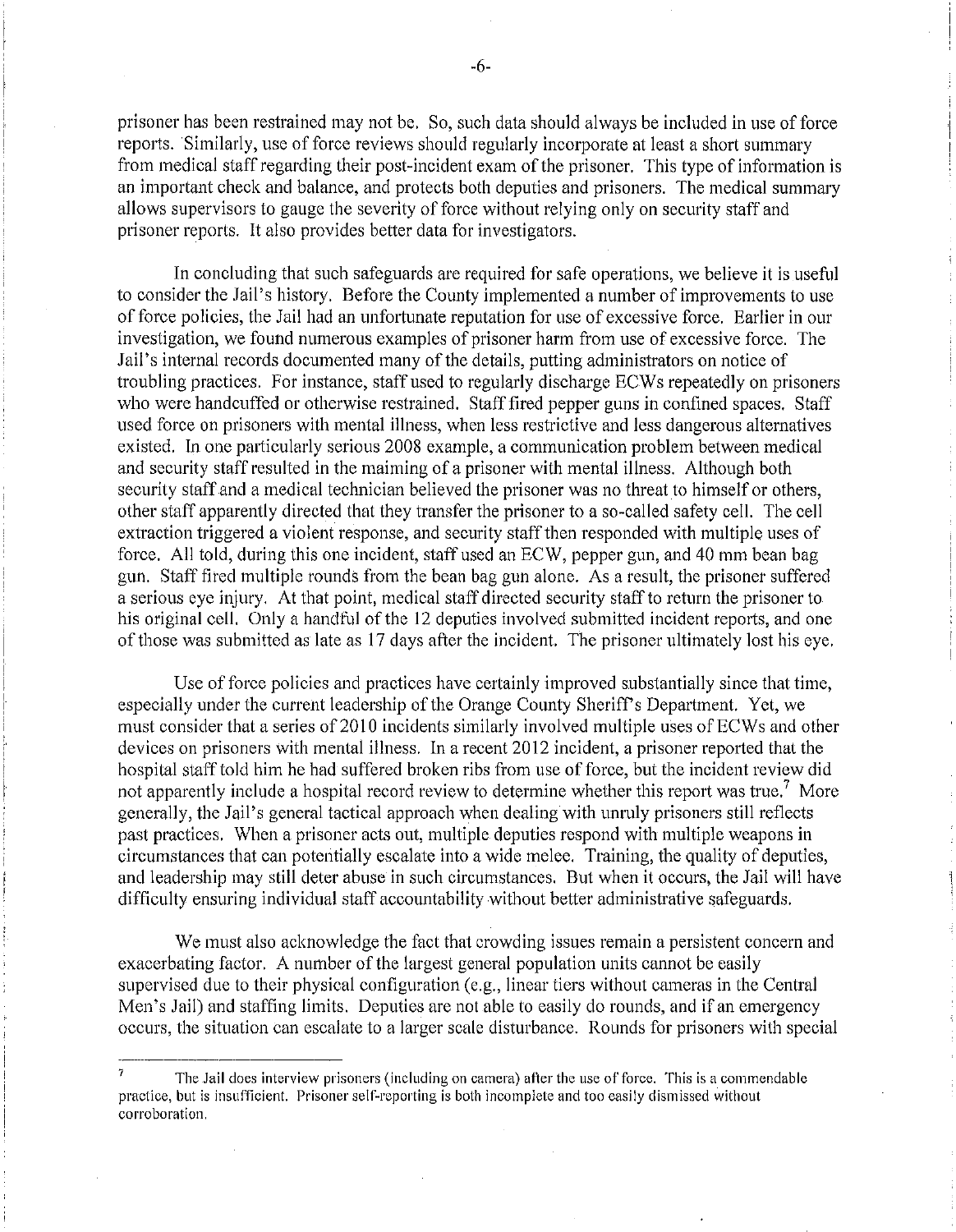needs remain somewhat erratic, given the acuity of the prisoners' needs.<sup>8</sup> When a facility has these types of issues, improvements to prisoner supervision and use of force patterns can be easily undone by shifts in population, staffing levels, or leadership changes. So we advise that the County adopt our stricter view as to the risks involved.

# B. Medical and Mental Health Care

The Constitution requires jurisdictions to provide prisoners with "a system of ready access to adequate medical care," including mental health treatment. See Estelle, 429 U.S. at 103-105; Hoptowit v. Ray, 682 F.2d 1237, 1253 (9th Cir. 1982), abrogated on other grounds by Sandin v. Conner, 515 US 472 (1995); Gibson, 290 F.3d at 1187-1888. Generally, the county's medical provider and Jail staff have implemented a system that provides effective sick call, pill call, emergency care, and access to a variety of different medical services. For episodic care, such as when a prisoner feels ill and requests to see a nurse, the Jail generally meets federal standards. Also, even before we issued this letter, the County took a number of steps to address concerns identified during the course of our investigation. These are all positive considerations. Based on our most recent inspection, however, we still have three concerns. The Jail needs - I) a more structured chronic care program; 2) improved treatment programs for prisoners with mental illness; and 3) improved privacy protection for prisoner medical information.

First, the Jail still does not manage prisoners with chronic diseases in a systemic manner. The Jail does not maintain chronic care rosters; nor does it utilize chronic care guidelines or have a system for the routine monitoring of chronically ill prisoners. Prisoners with chronic illness should also have problem lists included in their charts, but the Jail does not maintain such lists. Without such procedures, there is no fully functioning "system of ready access" to chronic care. We recognize that the Jail's system for providing episodic care does have some positive elements that mitigate this deficiency. For instance, Jail physicians are well-credentialed, and have made efforts to order appropriate testing and other follow-up for chronically ill prisoners. The availability of skilled nurses and mid-level practitioners also helps serve prisoner needs. But even so, the current system for *episodic* care is not an adequate substitute for a *chronic* care system. One needs to consider that some prisoners, such as those suffering from mental illness, may not be able to effectively utilize the sick call process, while others have conditions they cannot monitor on their own. Others may develop serious symptoms without a doctor or nurse ever having seen them. The statewide prison realignment is also changing the profile of prisoners in county facilities. According (0 public reports, there are growing munbers of prisoners serving longer terms of imprisonment in county jails. Without a chronic care management program, there is a serious risk that prisoners with chronic illness will be overlooked and suffer harm. For instance, during our most recent inspection, we learned that only 230 prisoners have rescue inhalers, compared to our estimate that as many as 550 may need

<sup>8</sup> We believe prisoners who require special observation may require rounds that range from one time every half hour to constant supervision. The Jail provides some degree of heightened observation for special needs prisoners, but implementation is erratically documented. There is also some confusion as to who may put a person on observation, and whether medical staff supplement security staff to provide more frequent checks than are documented.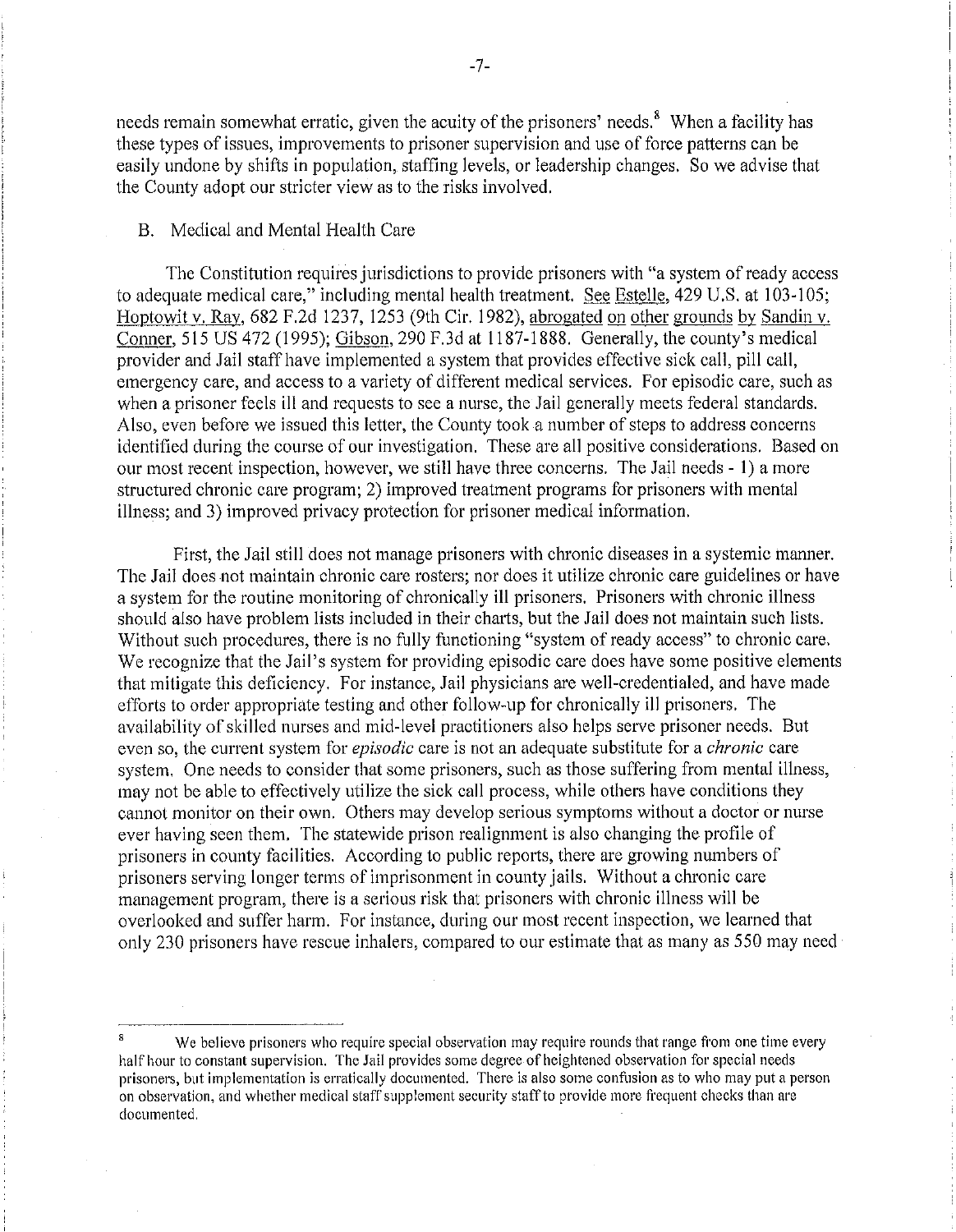such inhalers. We have flagged this issue before on past inspections, but despite improvements to medical care generally, the Jail still is not meeting all the needs of chronically ill prisoners.<sup>9</sup>

Second, the County needs to evaluate Jail housing and treatment programs for prisoners with mental illness, and adopt a more integrated therapeutic model. The Constitution requires a level of treatment that goes beyond just having the most acutely ill patients seen by medical staff. See Hoptowit, 682 F.2d at 1253. The system of care must be sufficient to actually screen for and treat prisoners' serious needs. Id., see also Helling v. McKinney, 509 U.S. 25, 32-34 (1993) (right to care to extends to preventing "unreasonable risk of serious damage to [a prisoner's] future health"); Madrid v. Gomez, 889 F.Supp. 1146, 1256-57 (N.D. Cal. 1995) ("While a functioning sick call system can be effective for physical illnesses, there must be a 'systemic program for screening and evaluating prisoners in order to identify those who require mental health treatment."") (internal quotations omitted).<sup>10</sup> The Jail has substantially improved many aspects of the mental health system (e.g. providing access to psychiatric care), but the system still relies heavily on placing the most seriously ill prisoners in isolation cells and offering therapeutic treatment only to these most acutely ill individuals. This approach raises a number of related issues. One, it means that therapeutic treatment may not reach prisoners who may be quite ill, but are not the most obviously in need of mental health care. This type of deficiency is thus similar to the broader problem of an inadequate chronic care system. The Jail needs to act to prevent mental health crises and provide adequate transition programs, not just to deal with the most immediate urgent events. Two, the current system leads to high risk prisoners being housed in unsafe physical settings that are neither therapeutic nor readily supervised (e.g. Central Men's Jail  $3^{rd}$  and  $4^{th}$  floor isolation cells).<sup>11</sup> Three, the approach does not provide for a cohesive system of therapy and treatment, which can lead to transition problems for mentally ill prisoners at different stages of their illness and result in the use of unnecessary, restrictive practices (e.g. forced medications).<sup>12</sup> We should also note that the types of treatment available to female prisoners are even more limited than the programs offered to males.

<sup>&</sup>lt;sup>9</sup> Medical staff seemed to agree that the standard of care requires more than is currently provided at the Jail. A new electronic medical record system could theoretically address much of the problem, and the provider plans to bring the system on-line in the next several months.

The County has made some effort to improve the living conditions of prisoners with mental illness and disabilities over the course of this investigation. We should note, however, that the County needs to continue improving these conditions. The County should take care in ensuring that prisoners with disabilities are not routinely confined in the most restrictive settings unless clinically appropriate. Discriminatory treatment and segregation of disabled prisoners can be legally problematic in its own right. In this area, the constitutional rights of prisoners with disabilities can overlap with rights guaranteed by other federal statutes. Specifically, Title II ofthe ADA, 42 U.S.C. §§ 12131-12134, prohibits a public entity from discriminating against qualified individuals with disabilities on account of their disabilities and "unambiguously" extends to prisoners. Pennsylvania Dept. of Corrections v. Yeskey. 524 U.S. 206, 213 (1998). Corrections officials violate the ADA when disabled prisonersare "improperly excluded from participation in, and denied the benefits of, a prison service, program, or activity on the basis of [their] physical handicap[s]." Armstrong v. Wilson, 124 F.3d 1019, 1023 (9th Cir.1997).

**<sup>11</sup> Jail documentation is unclear as to whether** staff are **consistently increasing the frequency** of rounds **in**  areas used to house prisoners with mental illness (e.g. medical observation cells). This issue is particularly acute for women prisoners. Because their housing and treatment options are even more limited than the men's, they tend to **face more restrictive and untherapeutic conditions.** 

<sup>12</sup> The Jail uses involuntary medications about 200 times a year. We do not assert that these figures are facially excessive. Indeed, a number of the Jail's mental health statistics, such as the suicide rate, were very positive. Nonetheless, the ADA refiects a federal policy of requiring counties to use less restrictive and effective approaches when reasonable to do so. The County bears some burden for justifying the use of restrictive practices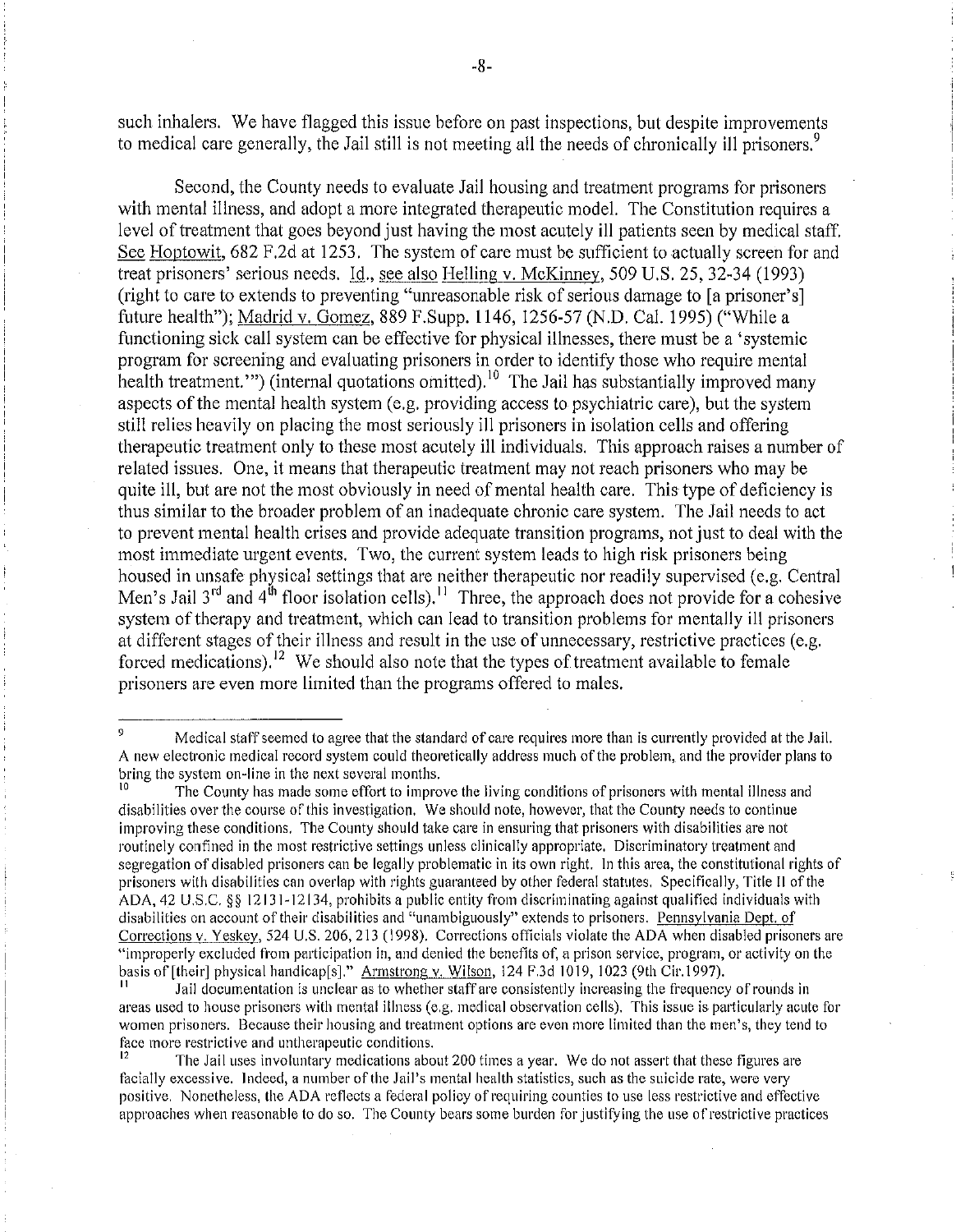Finally, the Jail's intake process requires staff to interview prisoners about their medical conditions in close proximity to other prisoners. This is both a physical plant and operations issue. The booking area has very limited space for waiting prisoners, and staff has numerous operational challenges when processing large numbers of prisoners through the booking and classification areas. In current interviewing conditions, the risk is that prisoners are less likely to report serious illnesses or other important facts, such as a history of mental illness or an infectious disease. So an otherwise acceptable process, which includes thorough interviews by qualified medical staff, may not be entirely effective. In addition to the impact on the quality of care, the County assessment practices also potentially violate privacy laws. See e.g. Health Insurance Portability and Accountability Act of 1996 Pub.L. 104-191, 110 Stat. 1936 ("HIPAA"); 45 C.F.R. Part 160, 162, 164. HIPAA's Privacy and Security Rules require safeguarding of medical information and restrict a covered entity from sharing private medical information with anyone other than the patient and in a few narrowly defined circumstances specifically permitted by statute (e.g. sharing data with a government oversight agency). We are not aware of any exception allowing healthcare workers to discuss a patient's sensitive information in front of other patients, especially in a correctional setting.

### IV. REMEDIAL MEASURES

To address the remaining areas of concern at the Jail, we recommend that the County implement the following remedial measures:

- A. The County should ensure that staff practices are consistent with a policy that treats carotid holds as a higher order of force and limits their use accordingly.
- B. The County should assess and develop an inventory control process for all security equipment used in the Jail, including ECWs, bean bag guns, and chemical sprays. The County should modify use of force policies and procedures to ensure greater individual staff accountability and supervisory oversight for the check-out and use of security equipment.
- C. The County should ensure sufficient staffing to conduct and document frequent rounds in all housing units. Staff should conduct rounds at irregular intervals to make them less predictable to prisoners. For general population, staff should conduct rounds at least one time every hour. Staff on higher security units (e.g. segregation and suicide observation) should conduct rounds at least once every half hour. For the most actively suicidal, Jail policies should give medical staff and supervisors the option of ordering even more frequent, and even constant, observation. More specifically, the County should give particular attention to assigning more rovers to the Central Men's Jail so there are constantly deputies walking the perimeter of the linear units. The County should also consider adding cameras to supplement

when other alternatives are readily available. Over the years, the County has not been able to do so for some of its mental health practices. The use of hazardous cells for suicide observation reflects this persistent problem. We have warned for some time that some of the suicide cells do not sufficiently mitigate the risks for suicidal prisoners. Indeed, at least one successful suicide and a number of serious attempts have occurred in the most problematic housing areas cited in this letter.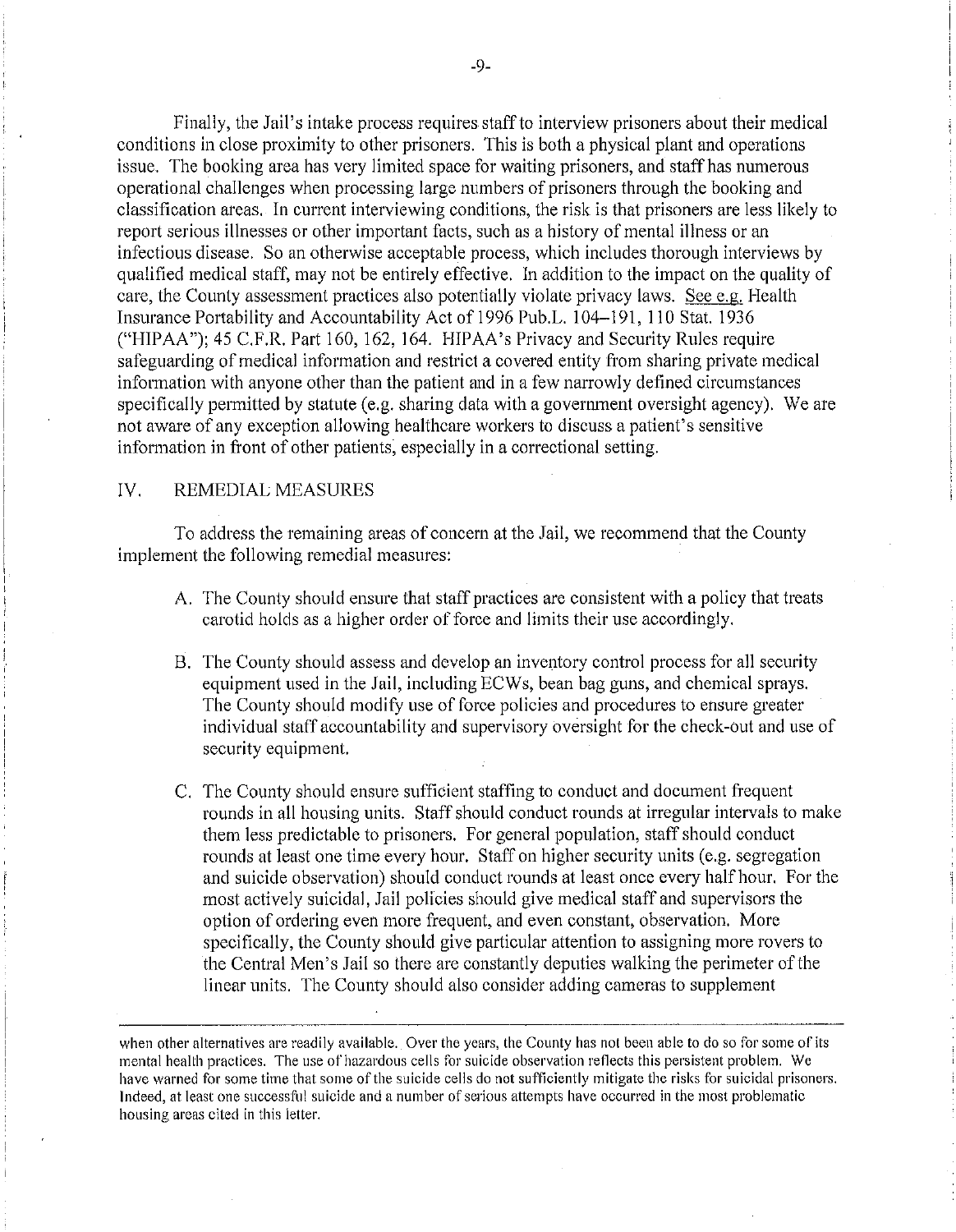supervision in the Jail. The County should not use cameras to substitute for actual staff presence on those units, but such cameras may supplement existing staff.

- D. The County should proceed with plans to develop an electronic medical record system. In developing an electronic medical record system, the County should work with its vendor to ensure that the chronic care process provides for adequate assessment, treatment, testing/monitoring, follow-up scheduling, and continuity of care.
- E. The County should continue to improve mental health services to provide a more integrated system of care. In managing the housing and treatment of prisoners with mental illness, the County should avoid using difficult to observe cells (e.g. the  $4<sup>th</sup>$ Floor isolation cells) for housing prisoners with mental illness. The County should work with the medical provider to broaden the array of treatment and housing options. The most acutely ill prisoners will require the most intensive supervision, but the Jail also needs more intermediate levels of care and supervision for prisoners who may be more stable, but are still unable to live safely in general population. The County should give particular attention to expanding programs for female prisoners.
- F. The County should modify intake operations or expand the booking space, so that staff can conduct prisoner medical interviews in private.

#### V. CONCLUSION

We hope to continue working with County officials in an amicable and cooperative fashion. In the past, officials have implemented improvements responsive to our concerns. We appreciate these proactive efforts and, in particular, recognize the Sheriff and medical provider'S leadership on these matters. Nonetheless, the systemic problems we have discussed in this letter pose serious risks and should be remedied.

We are confident that continued cooperation from the County will allow case resolution in the near future. The attorneys assigned to this investigation will be contacting your counsel to discuss this matter in further detail. If you have any questions regarding this letter, please feel free, however, to contact Jonathan Smith, Chief of the Civil Rights Division's Special Litigation Section, at (202) 514-6255, Acting Deputy Chief Luis Saucedo (213) 894-6117, or the lead attorney on this matter, Christopher Cheng, at (202) 514-8892.